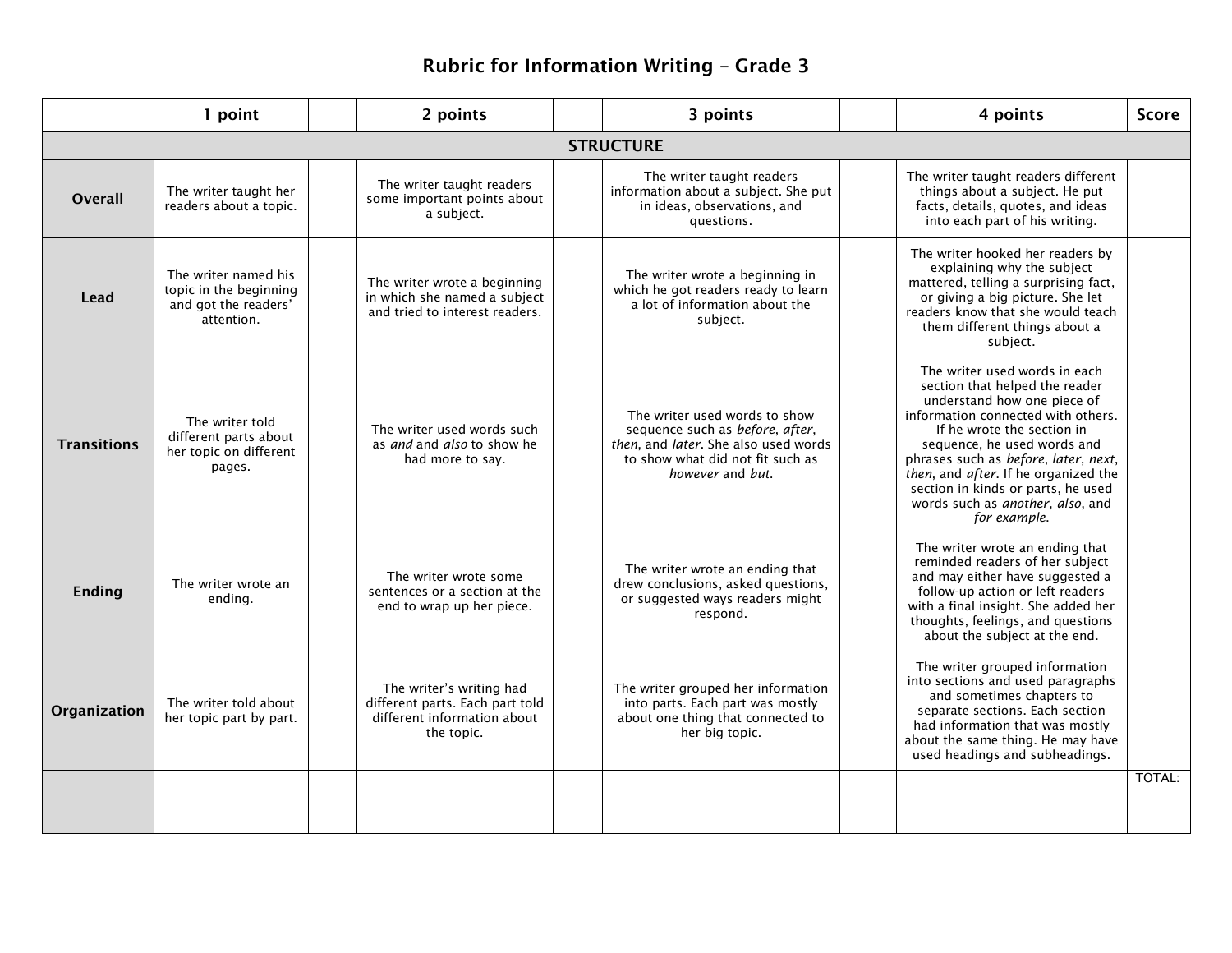|                          | 1 point                                                             |  | 2 points                                                                                                                        |  | 3 points                                                                                                                                                                                       |  | 4 points                                                                                                                                                                                                                                                                                                                                                                                                                                                                                                                                                                                                                               | <b>Score</b>  |
|--------------------------|---------------------------------------------------------------------|--|---------------------------------------------------------------------------------------------------------------------------------|--|------------------------------------------------------------------------------------------------------------------------------------------------------------------------------------------------|--|----------------------------------------------------------------------------------------------------------------------------------------------------------------------------------------------------------------------------------------------------------------------------------------------------------------------------------------------------------------------------------------------------------------------------------------------------------------------------------------------------------------------------------------------------------------------------------------------------------------------------------------|---------------|
| <b>DEVELOPMENT</b>       |                                                                     |  |                                                                                                                                 |  |                                                                                                                                                                                                |  |                                                                                                                                                                                                                                                                                                                                                                                                                                                                                                                                                                                                                                        |               |
| Elaboration <sup>®</sup> | The writer put facts in<br>his writing to teach<br>about his topic. |  | The writer used different<br>kinds of information in her<br>writing such as facts.<br>definitions, details, steps,<br>and tips. |  | The writer wrote facts, definitions,<br>details, and observations about his<br>topic and explained some of them.                                                                               |  | The writer taught her readers<br>different things about the subject.<br>She chose those subtopics because<br>they were important and<br>interesting.<br>The writer included different kinds<br>of facts and details such as<br>numbers, names, and examples.<br>The writer got her information<br>from talking to people, reading<br>books, and from her own<br>knowledge and observations.<br>The writer made choices about<br>organization. She might have used<br>compare/contrast, cause/effect, or<br>pro/con. She may have used<br>diagrams, charts, headings, bold<br>words, and definition boxes to<br>help teach her readers. |               |
| Craft <sup>®</sup>       | The writer used labels<br>and words to give<br>facts.               |  | The writer tried to include<br>the words that showed he<br>was an expert on the subject.                                        |  | The writer chose expert words to<br>teach readers a lot about the<br>subject. She taught information in a<br>way to interest readers. She may<br>have used drawings, captions, or<br>diagrams. |  | The writer made deliberate word<br>choices to teach his readers. He<br>may have done this by using and<br>repeating key words about his<br>topic.<br>When it felt right to do so, the<br>writer chose interesting<br>comparisons and used figurative<br>language to clarify his points.<br>The writer made choices about<br>which information was best to<br>include or not include.<br>The writer used a teaching tone.<br>To do so, he may have used<br>phrases such as that means<br>what that really means is, and<br>let me explain                                                                                               |               |
|                          |                                                                     |  |                                                                                                                                 |  |                                                                                                                                                                                                |  |                                                                                                                                                                                                                                                                                                                                                                                                                                                                                                                                                                                                                                        | <b>TOTAL:</b> |

\* Elaboration and Craft are double-weighted categories. Whatever score a student would get in these categories is worth double the amount of points. For example, if a student exceeds expectations in Elaboration, then that student would receive 8 points instead of 4 points. If a student meets standards in Elaboration, then that student would receive 6 points instead of 3 points